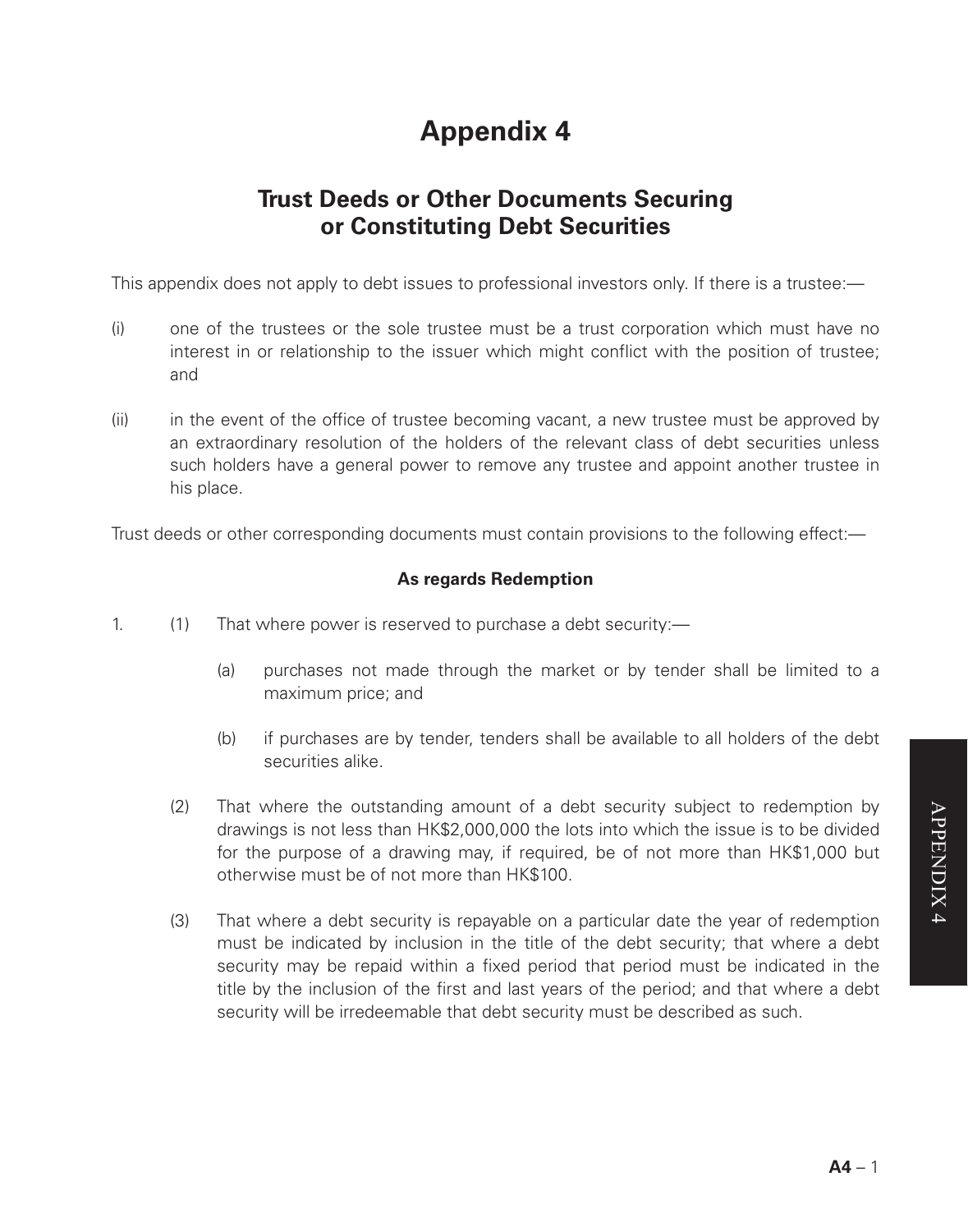# **As regards Conversion Rights**

- 2. (1) That during the existence of conversion rights:—
	- (a) unless provision is made for appropriate adjustment of the conversion rights the issuer must be precluded from effecting any reduction of capital involving repayment of capital or reduction of uncalled liability;
	- (b) the creation of a new class of equity share capital shall be prohibited or restricted within specified limits referred to in the terms of issue;
	- (c) unless provision is made for appropriate adjustment of the conversion, the Company must be precluded from effecting any capitalisation of profits or reserves save in respect of shares issued in lieu of dividends;
	- (d) the granting of conversion rights into or of options to subscribe for equity capital shall be prohibited or restricted within specified limits;
	- (e) if the issuer makes or gives to its shareholders any offer or right in relation to securities of the issuer or any other issuer (other than in relation to shares issued in lieu of dividend) then the Issuer must at the same time make or give to the holders of the convertible debt securities the like offer or right on the appropriate basis having regard to their conversion rights;
	- (f) in the event of voluntary liquidation (except for the purpose of reconstruction or amalgamation on terms previously approved by the trustees or by an extraordinary resolution of the holders) the holders of the convertible debt securities must, for a limited period, have rights equivalent to conversion;
	- (g) the issuer shall maintain at all time sufficient unissued capital to cover all outstanding conversion rights;
	- (h) where provision is made enabling the issuer at its option to repay or convert the debt security if a specified proportion of the debt security has been converted, such right shall apply to the whole of the debt security outstanding and shall only be exercisable if notice of intention of such exercise is given within one month after the expiry of those conversion rights which were at the holders' option;
	- (i) all necessary allotments of shares consequent upon a conversion must be effected not later than 14 days after the last date for lodging notices of conversion; and
	- (j) the following must be prohibited or restricted in the terms of issue (unless sanctioned by an extraordinary resolution passed at a separate class meeting of the holders of the securities):
		- (i) any purchase by the company of its own shares; and
		- (ii) the creation or issue of any new class of equity share capital: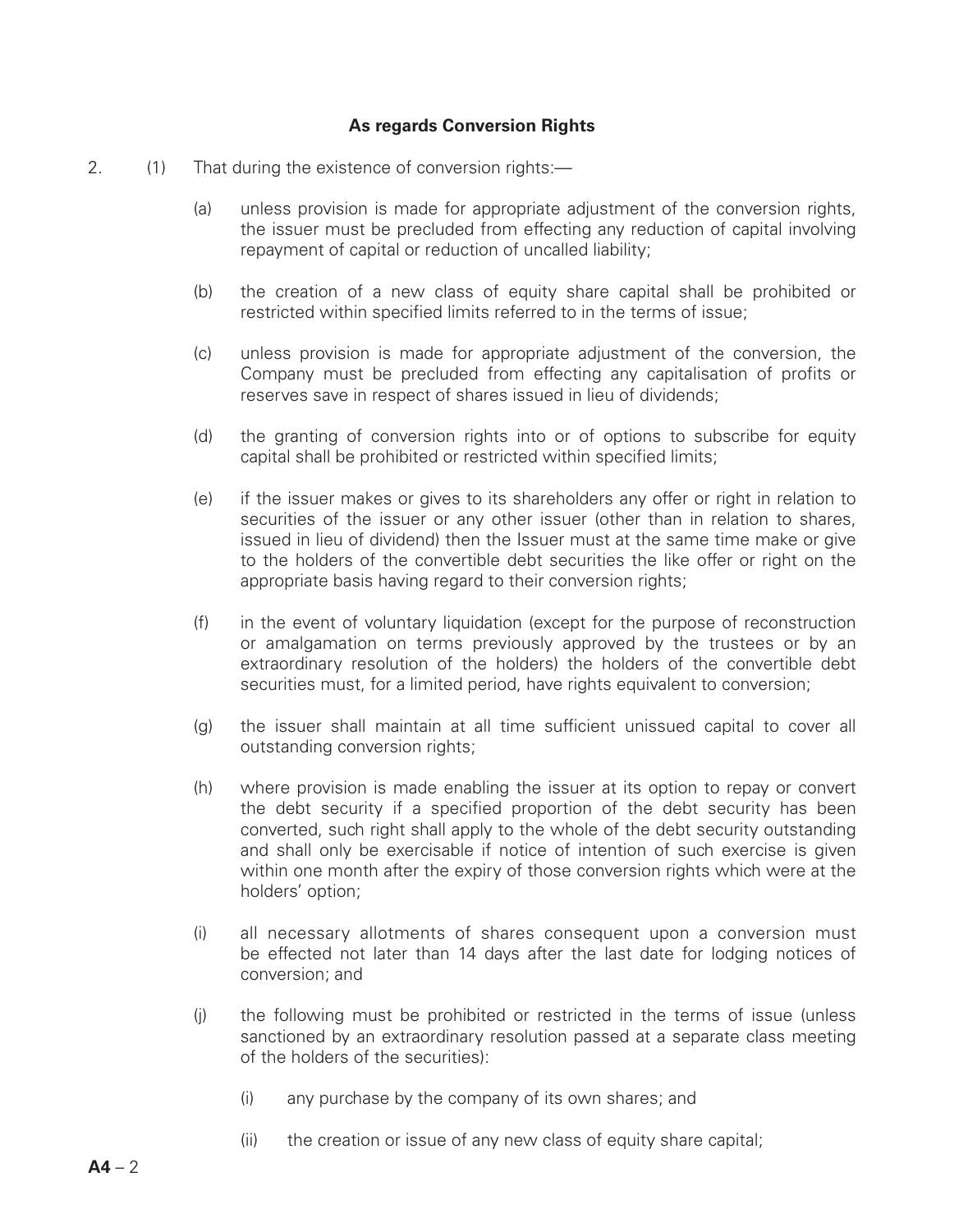- (2) That holders of the debt security must be given not less than four nor more than six weeks' notice in writing prior to the end of each conversion period reminding them of the conversion right then arising or current and stating the relative basis of conversion (after taking into account any required adjustments).
- (3) That the designation of any convertible debt security must include the word "convertible" until the expiration of conversion rights, whereupon that word must cease to form part of the designation.

# **As regards Meetings and Voting Rights**

- 3. (1) That not less than twenty-one days' notice must be given of a meeting for the purpose of passing an extraordinary resolution.
	- (2) That a meeting of holders of the debt securities must be called on a requisition in writing signed by holders of at least one-tenth of the nominal amount of the debt securities for the time being outstanding.
	- (3) That the quorum for a meeting (other than an adjourned meeting) for the purpose of passing an extraordinary resolution shall be the holders of a clear majority of the outstanding principal amount of the debt securities.
	- (4) That the necessary majority for passing an extraordinary resolution shall be not less than three-fourths of the persons voting thereat on a show of hands and if a poll is demanded then not less than three quarters of the votes given on such a poll.
	- (5) That on a poll, each holder of debt securities must be entitled to at least one vote in respect of each of those amounts held by him which represents the lowest denomination in which such debt securities can be transferred.
	- (6) That a proxy need not be a holder of the debt securities.

## **As regards Transfer**

4. That transfers and other documents relating to or affecting the title to any debt securities shall be registered and where any fee or fees is/are charged, such fee or fees shall not exceed the maximum fees prescribed by the Exchange from time to time in the Exchange Listing Rules.

# **As regards Definitive Certificates**

5. (1) That the fee for a new certificate issued to replace one that has been worn out, lost or destroyed shall not exceed the maximum fee prescribed by the Exchange from time to time in the Exchange Listing Rules and that where a holder of securities other than bearer securities has sold part of his holding, he must be entitled to a certificate for the balance without charge.